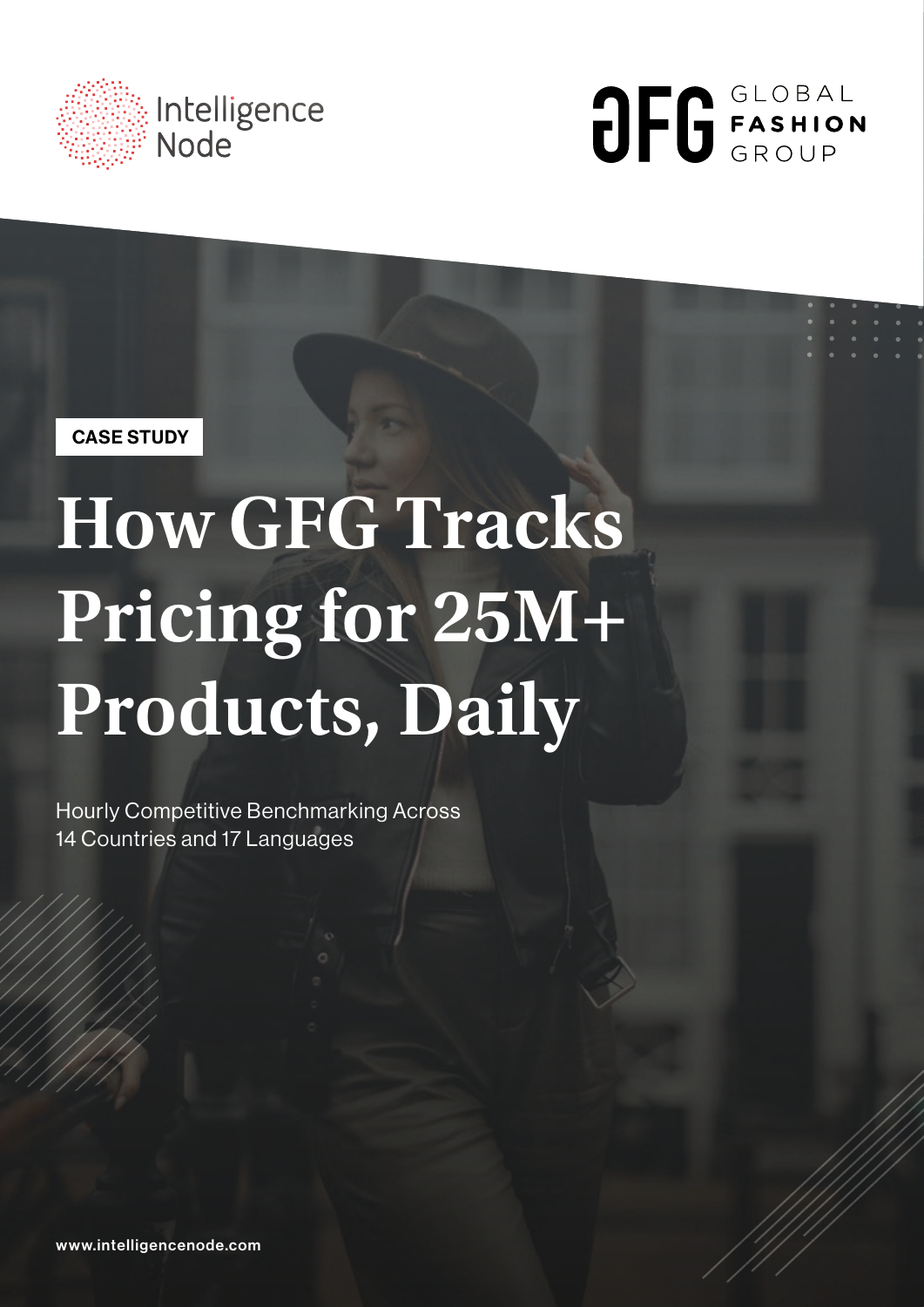

#### About GFG

Global Fashion Group (GFG) is one of the fastest growing fashion e-commerce sites in emerging markets. GFG is a publicly-traded \$1.2 billion business that operates across 4 continents and employs over 10,000 people via its network of regional companies.

#### Business Challenge

GFG was finding it difficult to monitor its competition across 14 countries. Without proper AI-enabled technology in place, it was missing vital insights into leading e-commerce marketplaces like Amazon, hyperlocal brands, and private labels offerings.

Because of marketplace diversity, shipping and customs, currencies, languages, GFG was challenged with a highly fragmented product and pricing dataset which made it extremely hard to track competitor movements. Lack of infrastructure made it difficult for GFG to tackle the growing scale of business.

#### Intelligence Node Solution

Intelligence Node's AI-powered proprietary competitive pricing monitoring capabilities helps GFG match over one million products and benchmark and track pricing for more than 25 million products daily.

Intelligence Node's state-of-the art algorithms search a customized category of websites and provide hourly benchmarking across competitors ranging from Amazon to local single category brands - across 14 countries and 17 languages.

Intelligence Node's smart navigation capabilities enable GFG to incorporate location-based pricing at the zip-code level. Leveraging these solutions has given GFG competitive movement insights across the world.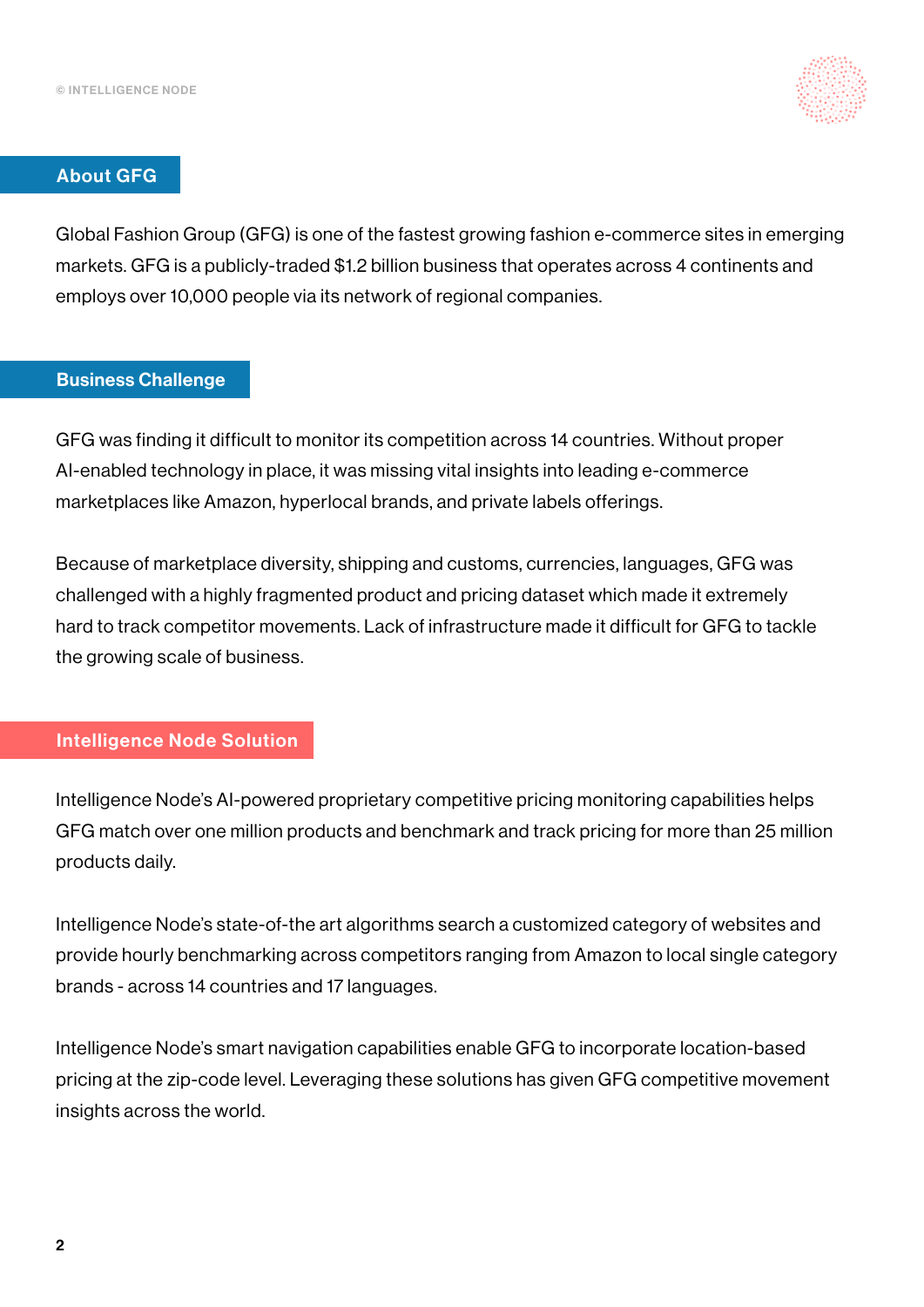#### **Results**

Intelligence Node's pricing and competitive intelligence has helped GFG attain an average of 3% growth in sales. GFG has also seen an average of 2-3% increase in market share across 14 markets for key product categories.



growth in sales

### 2-3%

increase in market share



14 countries and 17 languages